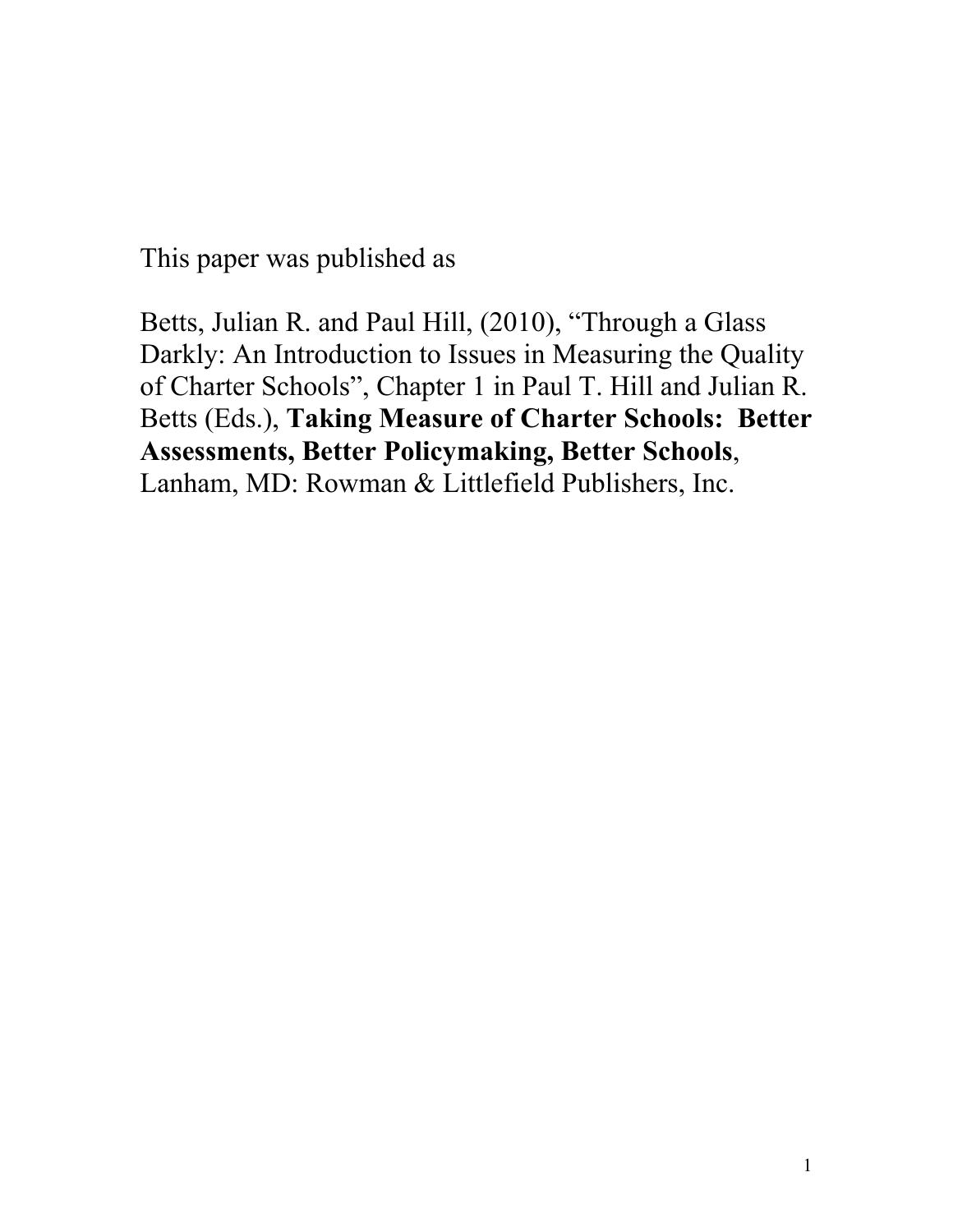Through a Glass Darkly: An Introduction to Issues in Measuring the Quality of Charter Schools

by Julian R. Betts and Paul Hill

Charter schools are semi-autonomous public schools that receive renewable charters to operate, typically from a host school district or university. Charter schools typically do not hew to the local district's collective bargaining agreement, nor do they strictly follow the district's curriculum and pedagogical approach. In return for this semi-independence, charter schools are accountable to the host district for academic results. The host district has the option of closing down a charter or deciding not to renew its charter agreement. Even casual observers of education policy know that charter schools are controversial. Since 2004 there has been a widely covered debate between researchers disagreeing on the meaning of data on charter school performance.<sup>1</sup> There have been major legislative fights over whether to permit additional charter schools in California and New York. Some school district leaders have denounced charter schools for depleting their budgets.

None of these events has stopped the growth in numbers of parents applying to charter schools. Nor has it stopped local public education leaders in New York, Chicago, DC, and elsewhere from embracing chartering as a way to provide new options for children. State governments forced to take over collapsing school districts in Pennsylvania, California, and Louisiana have also turned to chartering.

Despite the controversy, nobody seriously expects charter schools to go away. Opponents can denounce and oppose charter schools, but they have no success in reducing the numbers of charter schools or killing the special state laws on which they are based. Even teacher unions, which in Ohio and elsewhere have filed lawsuits hoping to block the growth of charter, have also decided to start charter schools of their own.

Charter schools, or something very much like them, are here to stay. This is so, not because charter schools have always been proven superior to other forms of public school or because proponents have always won the fights described above. They haven't. However, charter schools offer something that public school systems, parents, and teachers need: a way to experiment with alternative ways of teaching, motivating

<sup>&</sup>lt;sup>1</sup> See, for example, Carnoy et al  $(2005)$  and Henig  $(2008)$ .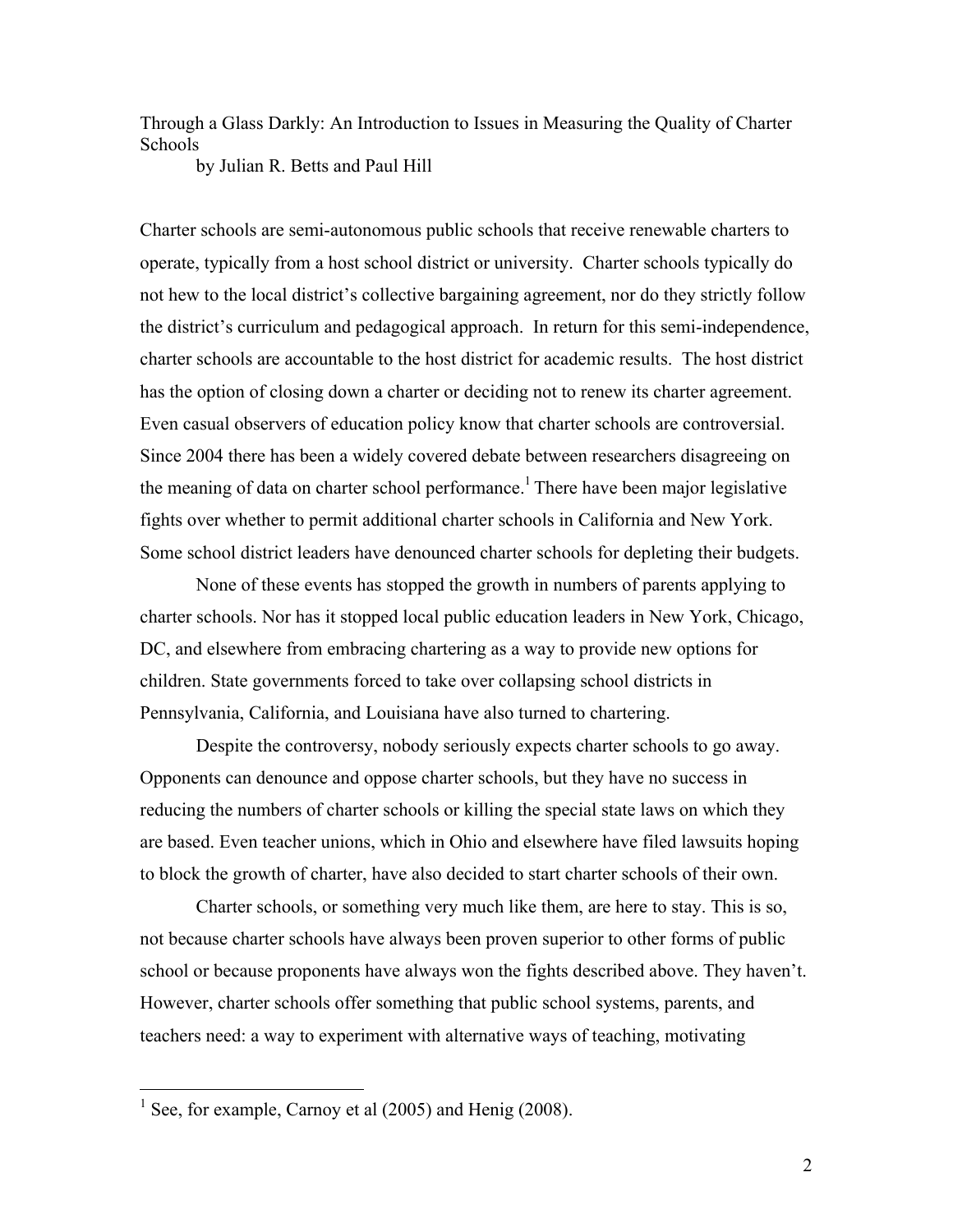students, organizing schools, using technology, and employing teachers. Even in localities like Chicago and Philadelphia, where charter schools are plentiful but state law limits their further growth, district leaders are creating contract and partnership arrangements that look a lot like charters.

By exempting schools from many regulations and collective bargaining, chartering opens up possibilities for new uses of public money, teaching talent, student work, time, and technology. As we have seen, chartering also creates possibilities for failed experiments and big mistakes. On balance, however, Americans are willing to give charter schools a chance. Indeed a 2007 nationwide poll found that 60% of respondents stated that they favored charter schools, compared to 35% who opposed and 5% who were undecided. Support was even higher, at 63%, among public school parents. (Rose and Gallup, 2007)

That does not mean that citizens in general, or even charter supporters, are satisfied that the value of charter schools has been proven.

Like many other public policies, charter school laws were enacted without a great deal of thought about how their effects would be measured and judged. Proponents assumed that charter schools would perform so well that their superiority could be seen with the naked eye. Children would benefit so dramatically that parents would demand more and more charter schools and elected officials would become strong supporters.

Opponents, also fearing that charters would be visibly effective, prepared objections of the "yes…but" variety. Opponents expected to attack charter schools based on discrimination in admissions and other abuses, not performance. Everyone was surprised by how difficult it was to assess charter school performance. Somehow, it had been assumed, children would be tested and scores could be compared. But often children weren't tested, or comparison was difficult because the students at a given school changed over time, making comparisons of overall trends in average achievement of dubious value. Other problems have been that charter schools did not use the same tests as district schools, and school records didn't tell much about students' characteristics and prior educational experience.

Opponents were surprised that charter schools did not discriminate against poor and minority students; to the contrary they served such students in disproportionate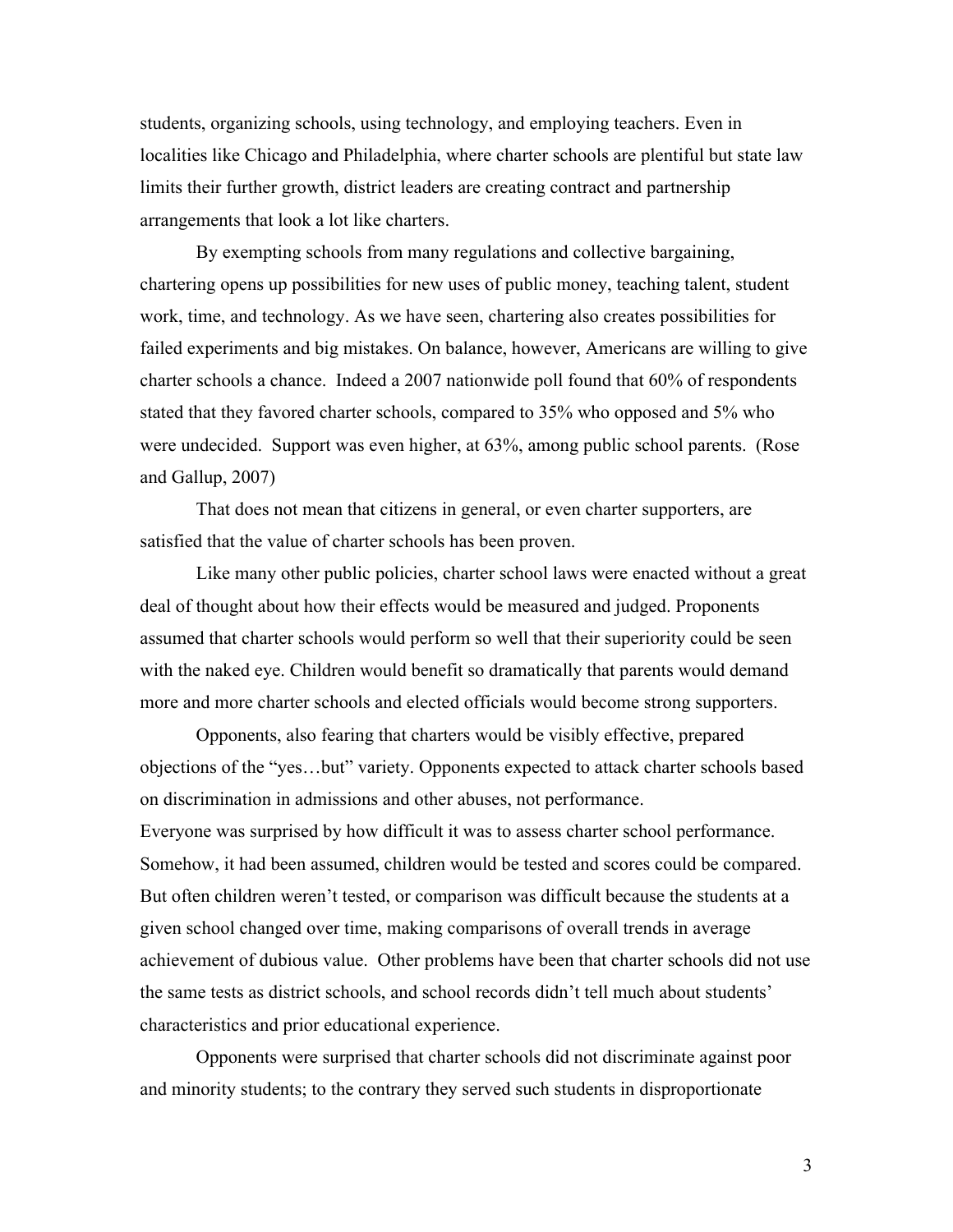numbers. Everyone was surprised to find that many students entered charter schools with serious educational deficits. It was therefore difficult to set definite expectations for those students' performance, and therefore not obvious from the simple snapshots of average school performance how much students gained from attending charter schools. Thus, supporters and opponents – not to mention neutral public officials and citizens – faced unexpected challenges in judging charter school performance.

Researchers sought to assess charter school performance by comparing the test scores of students attending charter schools with students in regular public schools. But study results – whether they showed positive or negative effects for charter schools – were subject to withering criticism. It proved extremely difficult to find a credible comparison group against which to compare charter students' scores. Few non-charter schools served exactly the same mix of students as did charter schools, and researchers could never be sure that a given group of students attending regular public schools was a perfect match for students attending charter schools.

The 2004 dustup over charter school research illustrates how far we are from having the unambiguous evidence on charter school performance. Nobody can "win" the debate about whether students attending charter schools benefit, because the data for good analysis just isn't available on a nationwide basis, although it is indeed available in certain cities and a handful of states.

The Charter School Consensus Panel

The National Charter School Research Project (NCSRP) was founded in 2004 to take a hard look at charter schools and become a trustworthy source, both of evidence about charter school performance and of ideas about how that performance can be improved. This book is a result of one of NCSRP's first initiatives, which was to assemble a consensus panel of top scholars to review charter school research and suggest ways parents, educators, and policymakers could get valid evidence about charter school performance.2

 <sup>2</sup> Consensus Panel members include Julian Betts, University of California San Diego, Dominic Brewer, University of Southern California, Anthony Bryk, Stanford University, Dan Goldhaber, University of Washington, Laura Hamilton, RAND Corporation, Jeffrey Henig, Columbia University, Paul Hill, University of Washington, Susanna Loeb, Stanford University, and Patrick McEwan. Wellesley College.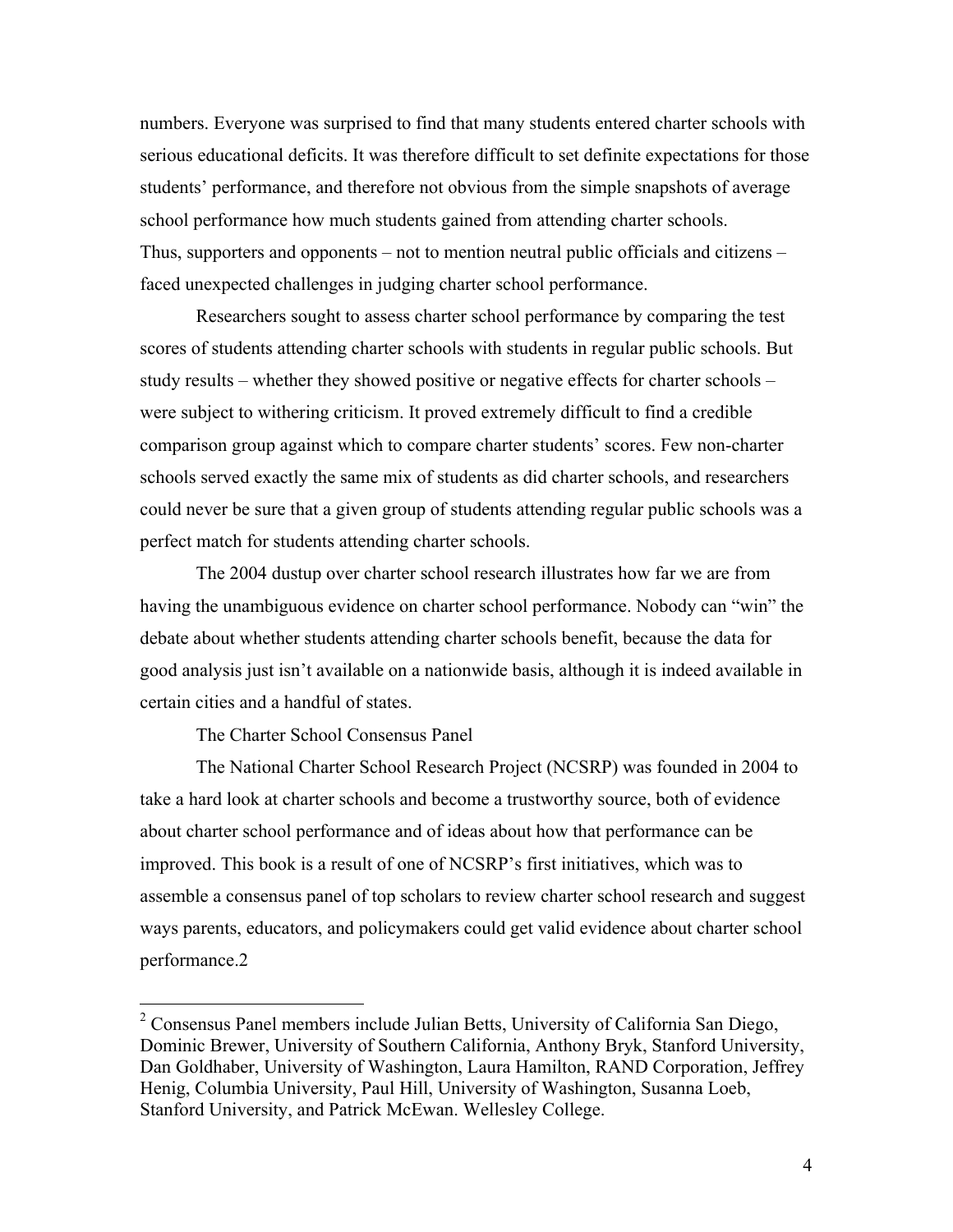The Consensus Panel's first product was a White Paper, Key Issues in Studying Charter School Achievement: A Review and Suggestions for National Guidelines, published in May 2006. It considered the strengths and weaknesses of different methods for estimating how much students learn as a consequence of attending charter schools. As the White paper showed, there are three basic approaches to estimating a charter school's benefits to students:

- Comparing the scores of students attending charter schools with those of students who applied to the same schools but did not get in because all the seats were taken.
- Comparing individual students' test scores before and after entering charter schools, in order to judge whether students' learning rates were higher or lower in charter than in non-charter schools.<sup>3</sup>
- Comparing scores for students in charter versus non-charter schools, matched on the basis of students' income, race, and other educationally relevant factors (e.g. home language, immigrant status, handicapping conditions).

As the White Paper explained, in theory the first method, comparing scores of charter school students with others who applied to the same schools but lost in a lottery, is best because it compares students who are on average identical in all ways (including their desire to enroll in a charter school) and are distinguished only by the luck of the draw.

The second method is also very good because it uses individual students as their own controls; scores are compared before and after a student transfers between a public school and a charter school.

By contrast, the third assessment method is tricky because it involves comparing different students. It can produce valid or invalid results--depending on how well researchers match up students in charter and regular public schools. Comparisons of groups with big differences in income, race, parents' education, and ESL status can be highly misleading. Valid comparisons can be difficult even if the researcher controls all relevant student characteristics. For example, if the students in a charter school have unusually committed parents or unusually high prior achievement levels, demographic matching will ignore key factors and almost certainly make the charter school look good for reasons other than the effectiveness of its program. The same point can be made in the

 $3$  The full text of the White Paper explains the different ways data collected for a study using this method can be analyzed.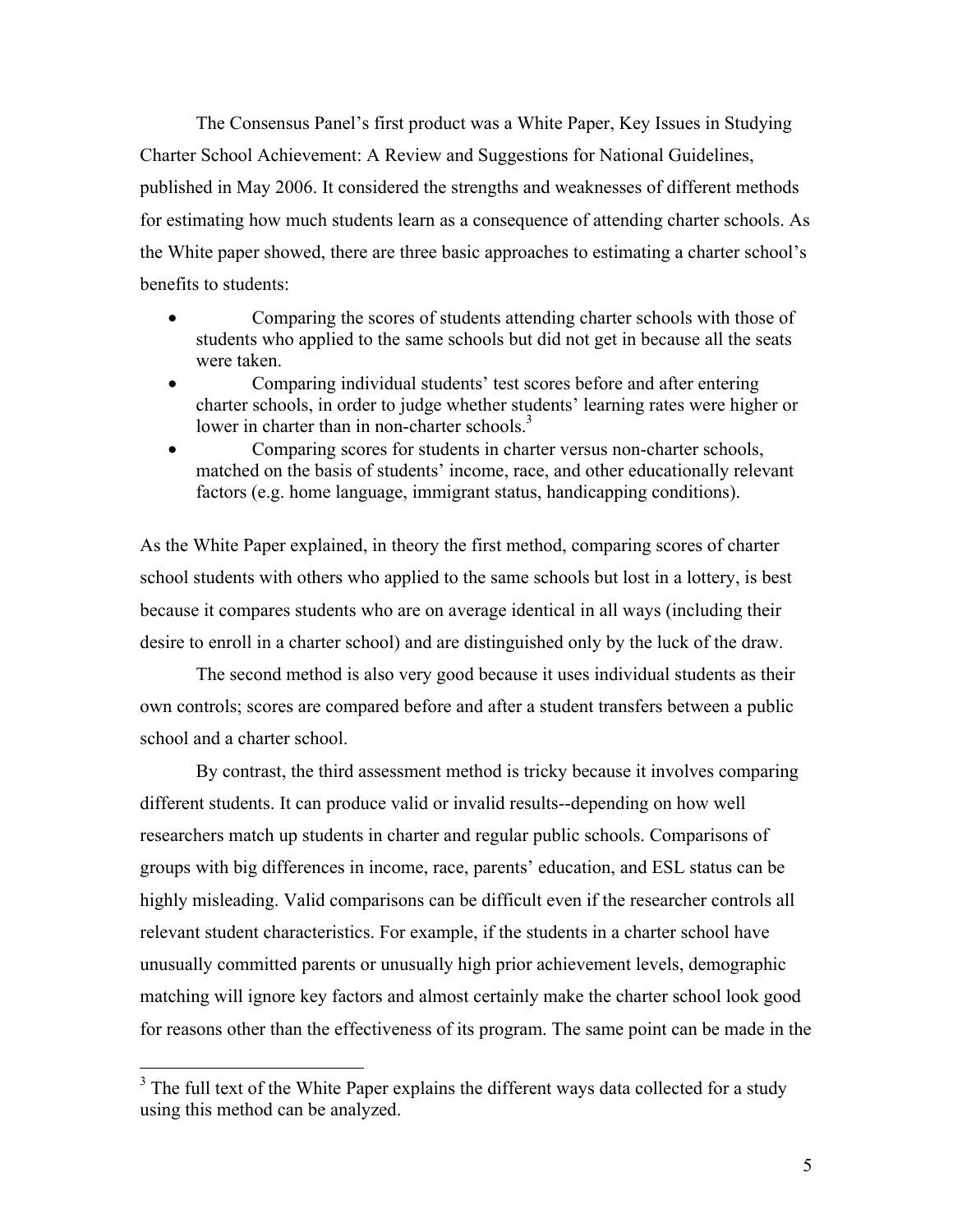opposite direction. A charter school may have a disproportionate number of children who left regular public schools because they were doing much worse than others of their same economic or racial group. Students remaining in regular pubic schools were not motivated in the same way and are therefore different.

A particularly weak, yet common, version of the third method is simply to compare average test scores in a given year across schools with rudimentary or even no controls for student characteristics across schools. Such snapshots tell us nothing about growth in achievement.

Whether one method or another can be used to assess a particular charter school or group of schools depends on local conditions and the availability of data. The first method can only be used in a locality where charter schools have lotteries with waiting lists. The second method can only be used in localities where annual test scores are kept for all students, including those who transfer between charter and district-run public schools.

The White Paper noted that most of the charter school research done to date is limited by the quality of data available. Researchers are often stuck with databases that make valid comparisons difficult. The Consensus Panel suggested that readers of a study consider the quality of data on which it is based, asking questions like:

--Does it include test scores for multiple years or just one year? A one-year snap shot can give a misleading result if, for example, students in one kind of school (charter or regular public) had higher average scores before the year in which the snapshot was taken. Though more studies use one-year snapshots than any other method, they cannot lead to results as definitive, no matter how large a database they draw from or how sophisticated the analysis. In short, a study that does not control for the academic history of the student in some way is likely to go awry.

--Does the study include detailed information about the students in charter schools? Weak data on student attributes—which can make dissimilar students look alike and similar students look different—can wreck efforts to compare performance of students from different schools. 4

<sup>&</sup>lt;sup>4</sup> However, two methods reduce the need for detailed student characteristics. Lotteries, by definition, ensure that on average lottery losers and winners will have about the same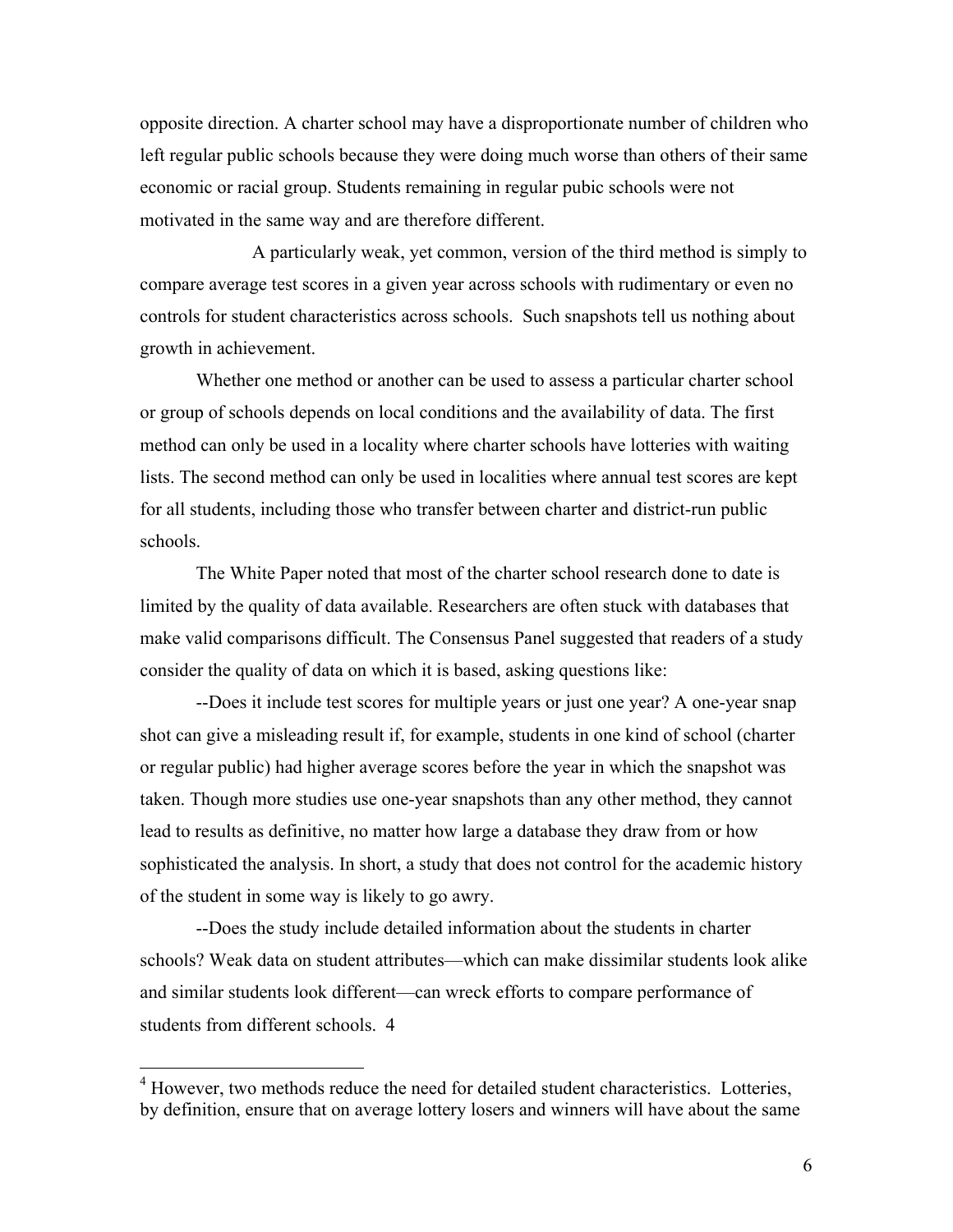--Does the analysis include good information about factors correlated with school effectiveness? How long, for example, has the school been operating (new charter schools struggle much more than older ones), is the school financially stable, and what is the turnover rate among teachers and school leaders?

--Have students in charter schools--and students to whom they are compared- been tested in the same way? When charter school students take one test and the districtrun school students to whom they are compared take another, gaps in outcomes can be due to differences in the tests rather than to school quality.

No single research method is perfect, and it is seldom possible to get ideal test scores or complete information about schools and students. Any rigorous study, for example, would try to control for the proportions of low-income of students in charter vs. regular public schools, but many charter schools do not participate in the free or reduced price lunch program, a common proxy for low-income status. As a result, counts of students in the lunch program may provide rough estimates of student poverty in regular public schools but seriously underestimate the number of low-income families in charter schools. Some researchers have no alternative but to use free and reduced price lunch counts as their measure of low-income status--but the results must then be interpreted very carefully.

Every study, in short, includes some compromises. And researchers and readers must be clear about how those compromises limit the applicability of findings in charter schools.

## Beyond the White Paper

 $\overline{a}$ 

Though the White Paper was well received for clarifying the debate about charter school performance, members of the Consensus Panel thought their work had just begun. It is one thing to say what the best research methods are, and quite another to show that they make a difference in study outcomes. Similarly, it is one thing to urge researchers to use

characteristics, because they have been assigned to the two groups by a flip of the coin. The second method we mentioned – using student "fixed effects" to compare individual students' performance gains when in charter vs. regular schools. In this method, we do not have to compare one student to another.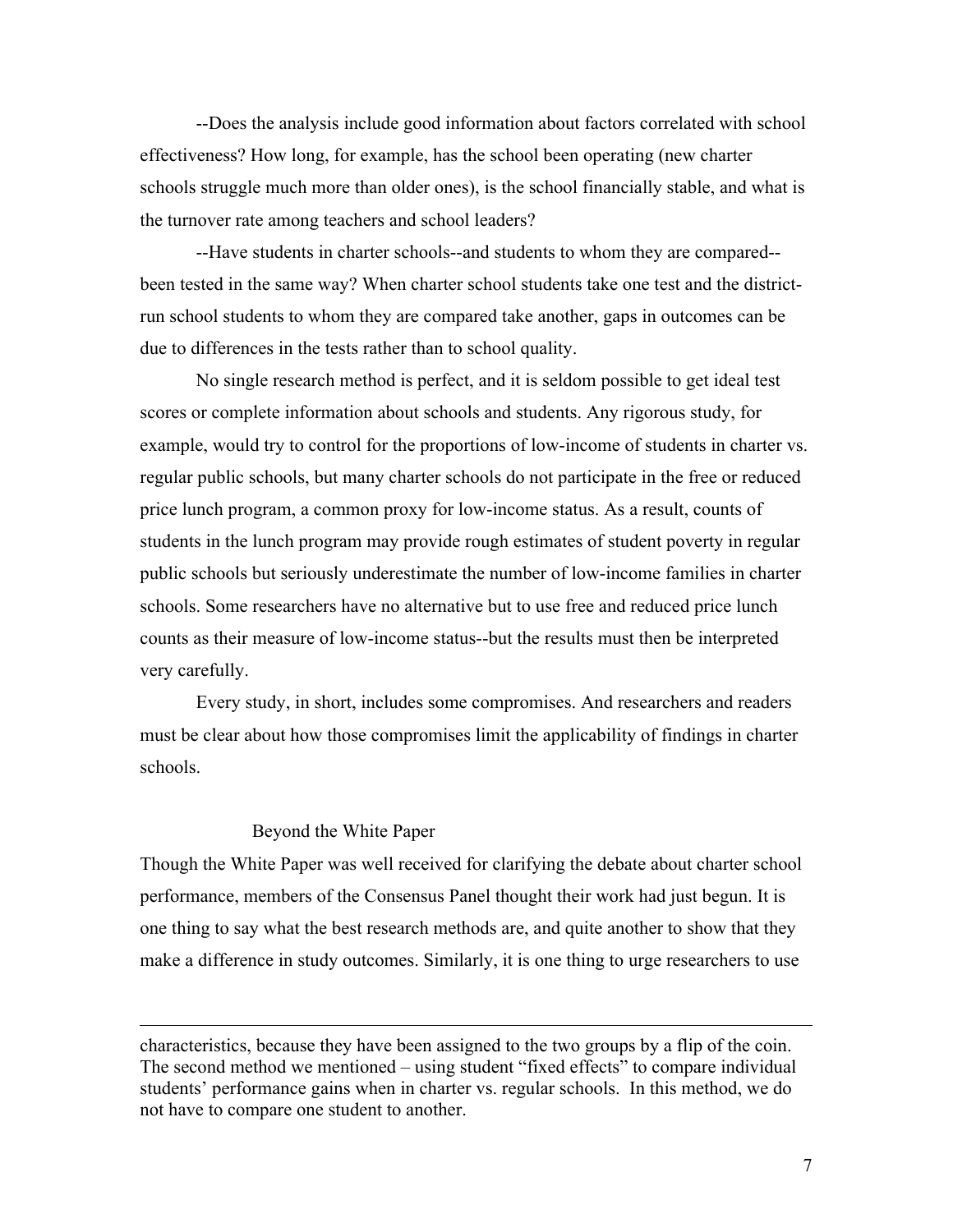the results of admissions lotteries to find control groups, but another to say how to identify a lottery that would produce a truly randomly selected control group.

The White Paper left many issues unresolved, including how researchers might use outcome measures other than test scores (e.g. students persistence in school and ability to succeed at the next higher level of education), and how studies might factor in richer information about school programs and teacher qualities. The White Paper also urged researchers to consider how elected officials, funders, and others use information about charter school performance, without explaining how those parties actually used data.

Thus, immediately after publishing the White Paper the Consensus Panel committed to looking much more deeply into a number of these issues. Individual Consensus panel members took responsibility for many of the needed analyses, and other scholars with special knowledge were also invited to contribute.

This result, this book, is in two parts: The first part focuses on how to improve estimates of charter schools' performance, especially their benefits to students who attend them; the second part suggests how policymakers can learn more about charter schools and make better use of evidence.5

Part One: Improving Research On Charter Schools

Julian Betts and colleagues lead off in Chapter 2 with a new analysis of student achievement results from San Diego charter schools. Local data allow them to analyze student achievement data using alternative methods, some relatively crude (e.g. comparing averages scores of students in different schools), and some highly sophisticated (comparing test score trajectories of students before and after enrolling in charter schools). They show not only that more sophisticated methods lead to richer results, but also that better methods can produce a totally different message about charter performance. In their San Diego data, naïve analyses whose methods and results resemble some of the cruder studies done on national databases, prove negatively biased against finding positive charter school outcomes. It is possible that in other local contexts the bias would run in the other direction. Indeed, in their re-analysis of experimental results

<sup>&</sup>lt;sup>5</sup> The Consensus Panel has also published a media guide to help reporters understand the limitations of charter school studies. See Appendix 1.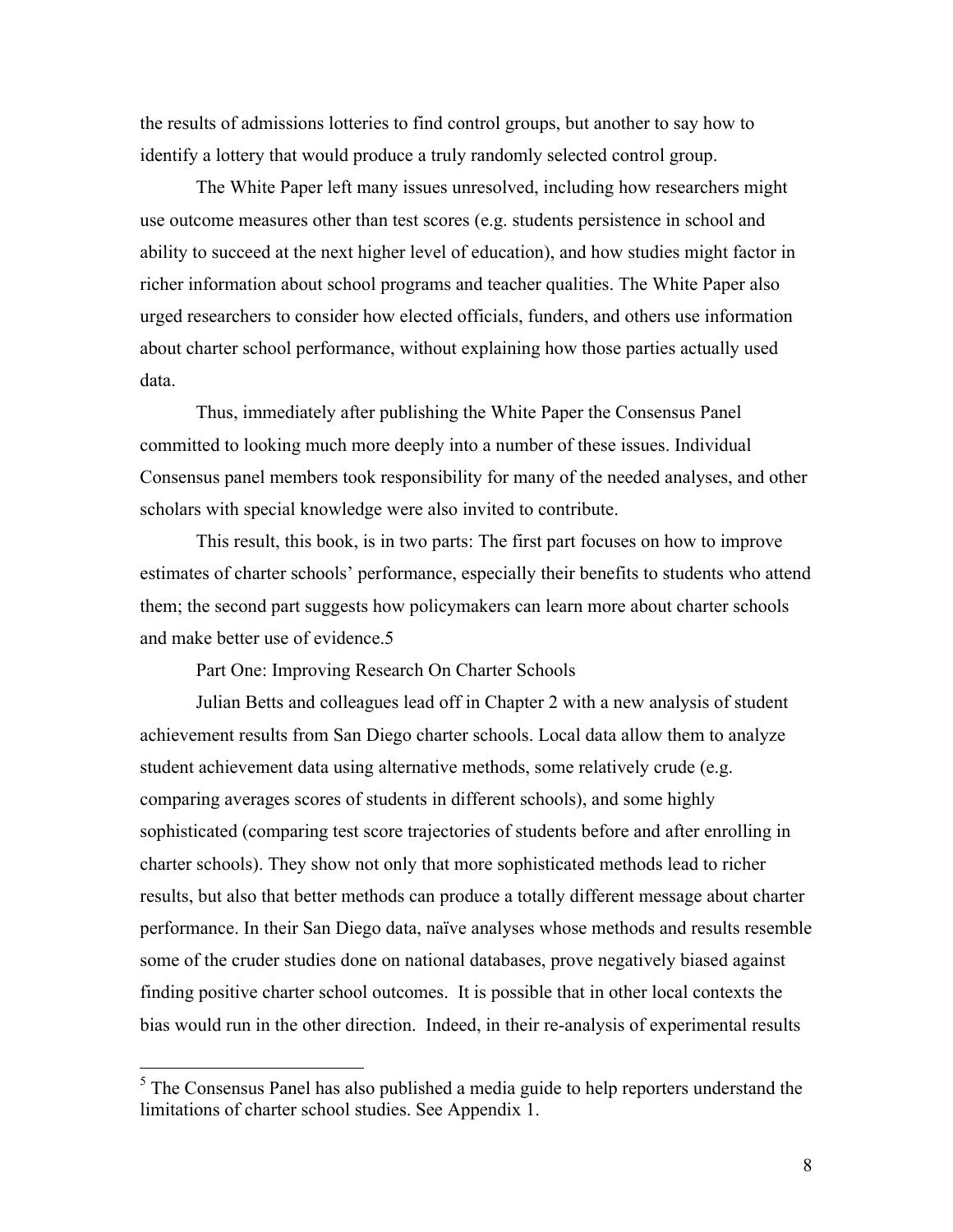at one San Diego school, naïve models overstate rather than understate the true causal effect of attending the given charter. They find that the more sophisticated models can produce the same sign and similar coefficients on the estimated effect of attending on student achievement. But the simpler models that do not incorporate value-added are seriously biased.

Laura Hamilton and Brian Stecher discuss non-test outcomes in Chapter 3. They remind readers that test scores provide incomplete information about school effectiveness and fail to capture all of the outcomes that parents and educators truly care about – students' completion of courses, graduation, ability to gain admission and succeed at higher levels of education, find productive work, and act as effective citizens. They suggest other milestone indicators that might be used to supplement test scores, (e.g. attendance, teacher quality, stability of enrollment) and also identify more authentic longterm measures that can more fully represent the consequences of charter schooling. Examples of the latter include ability to take college courses without remediation, postsecondary degree attainment, employment, earnings, and civic values. Hamilton and Stecher conclude with recommendations on how non-test data might be collected and how researchers and local officials can set priorities for data gathering and dissemination in order to obtain and report on the most important of these hard-to-measure outcomes.

In Chapter 4, Julian Betts reviews the existing charter school achievement studies, using the criteria for sound methods first developed by the Consensus Panel. The chapter also summarizes and analyzes results of the first studies to assess charter schools' long term effects on student attendance, persistence in school, graduation, and college attendance. Betts concludes that the preponderance of evidence on achievement suggests that charter schools are outperforming traditional public schools, but that there are important variations and some locations and subject areas/grades (e.g. math in high school) in which charter schools appear to be underperforming. There is now a small literature that models outcomes apart from test scores. These studies are small in number but provide hints that charter schools may increase the probability of graduating from high school and the probability of attending college, while reducing the number of student disciplinary actions. Much more needs to be done on all research fronts.

9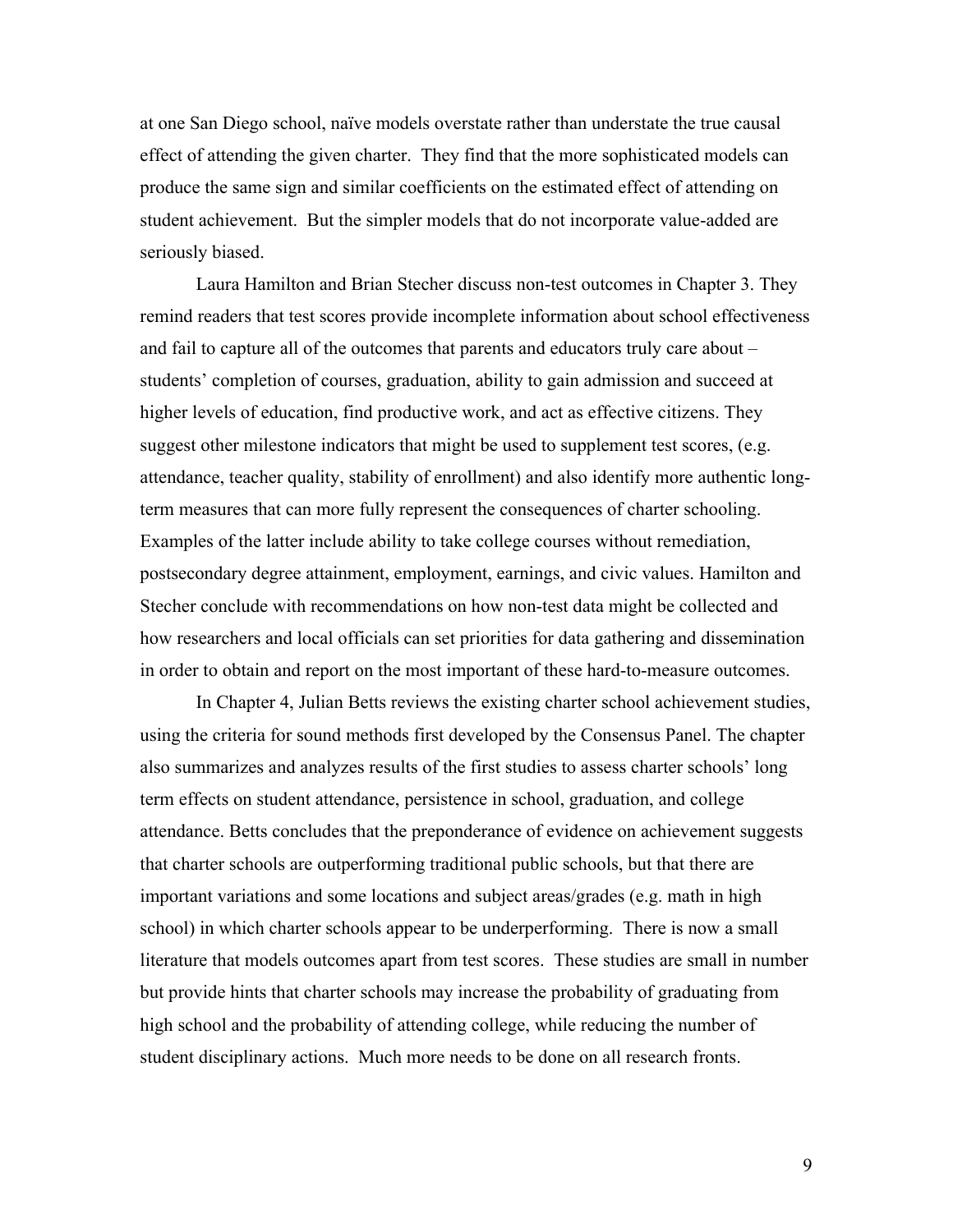In Chapter 5 Julian Betts addresses a problem that vexes all efforts to measure the effectiveness of charter schools – whether the children whose parents choose charter schools are so different from the children in regular public schools that straightforward comparisons are impossible. Betts shows that in theoretical models low-income families choose charter schools because of their perceived greater quality (compared to the public school options available to them) but that many factors can reduce disadvantaged children's attendance charter schools, even when school operators intend to serve such children. Low-income families, he notes, are especially sensitive to transportation issues, so school location is extremely important. Some families are discouraged from applying by requirements for parental participation in school activities. Though he concludes that many charter schools intend to serve disadvantaged minority (especially African-American) populations, their actual locations and recruitment practices can favor slightly more educated and economically secure black families. Betts concludes with suggestions about how researchers can test and control for schools' selectivity bas.

Patrick McEwan and Robert Olsen take a careful look at charter school lotteries in Chapter 6, and explore implications for policy and research. The authors describe why some charter school conduct lotteries and some do not, how they conduct them, and why all lotteries are not created equal. In addition, they explore the effects that lotteries may have on equal access and stratification in public schools. Finally, they discuss lotterybased studies of charter school effectiveness, which compare student outcomes between lottery winners, who are admitted to charter schools by random chance, to lottery losers. McEwan and Olsen conclude that lottery-based studies have enormous potential when the lottery details are well understood, but that they have important limitations as well. The authors conclude by noting that requirements to conduct lotteries in public may increase the transparency of lotteries, and that requirements to report lottery results might help provide opportunities for both monitoring—to ensure the lotteries are truly random—and research to exploit the natural experiments that charter school lotteries provide.

In Chapter 7, Paul Hill and Lydia Rainey suggest that charter school maturation should be a factor in studies of school performance. As they show, many charter schools are relatively new; moreover, charter schools consistently have lower scores in the first years after they open than at later times. Hill and Rainey apply literature from business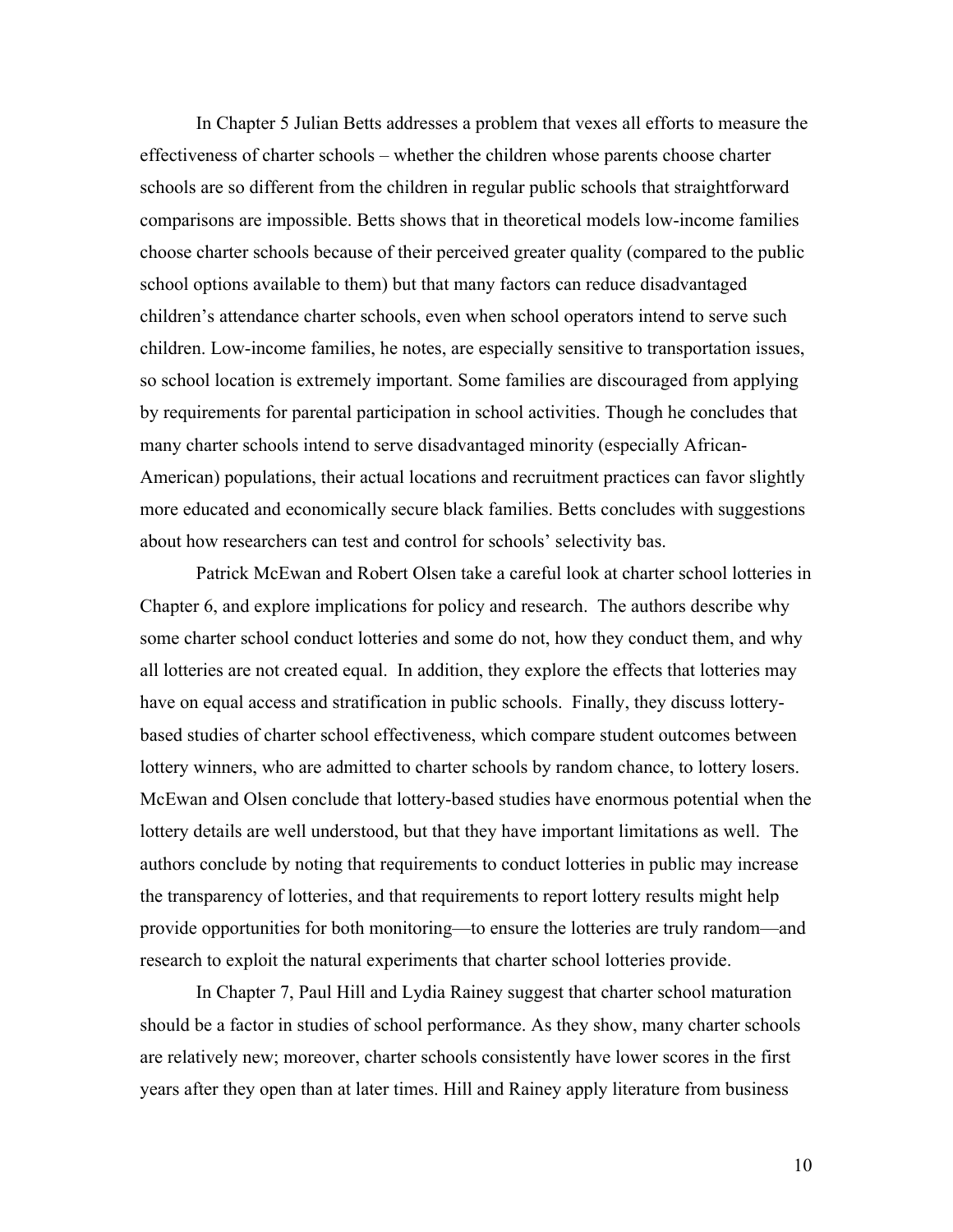and broader education research to show that new schools are likely to have growing pains that will depress performance early. They therefore suggest that studies of charter performance should distinguish schools in their first three years from older charters. They also consider the possibility of using school maturation measures as control factors in research, or as leading indicators to alert families and authorizing agencies to possible trouble. They conclude, however, that schools mature at such different rates and in such different sequences that it is impossible to create a model of normal maturation.

In Chapter 8, Dominic Brewer and June Ahn review what is known about charter school teachers and consider how data on teachers might be used to explain differences in school performance. They show that charter school teachers are younger and lower-paid than teachers in regular public schools serving similar students. Though many charter teachers have educational backgrounds generally similar to those of regular public school teachers, teacher qualifications are highly variable in charters. Similarly, teacher turnover is high and variable; moreover the significance of turnover depends on whether charter schools have definite strategies for managing it (or simply scramble constantly to fill classrooms). Charter school teachers generally work longer hours than their public school counterparts, but schools differ between those that routinely cause teacher burnout and those that help teachers sustain needed levels of effort over a long time. To date, links between teacher factors and charter school performance have not been shown. But as Brewer and Ahn conclude, teacher factors might prove to be important in explaining variations in charter school outcomes. To the degree possible, studies of charter school performance should account for differences in teacher qualifications, satisfaction, and stability of employment.

## Part 2: How Policymakers Can Make Better Use of Evidence

In Chapter 9, Robin Lake and Larry Angel review studies done on charter schools within individual states. They show that state studies are highly variable in quality, but that they include many of the best studies based on following students from before to after they enter charter schools. States that keep records on individual students and have score data for every year a student is tested are in position to sponsor very sound studies. State legislators and their staff members can be excessively demanding and reasonable in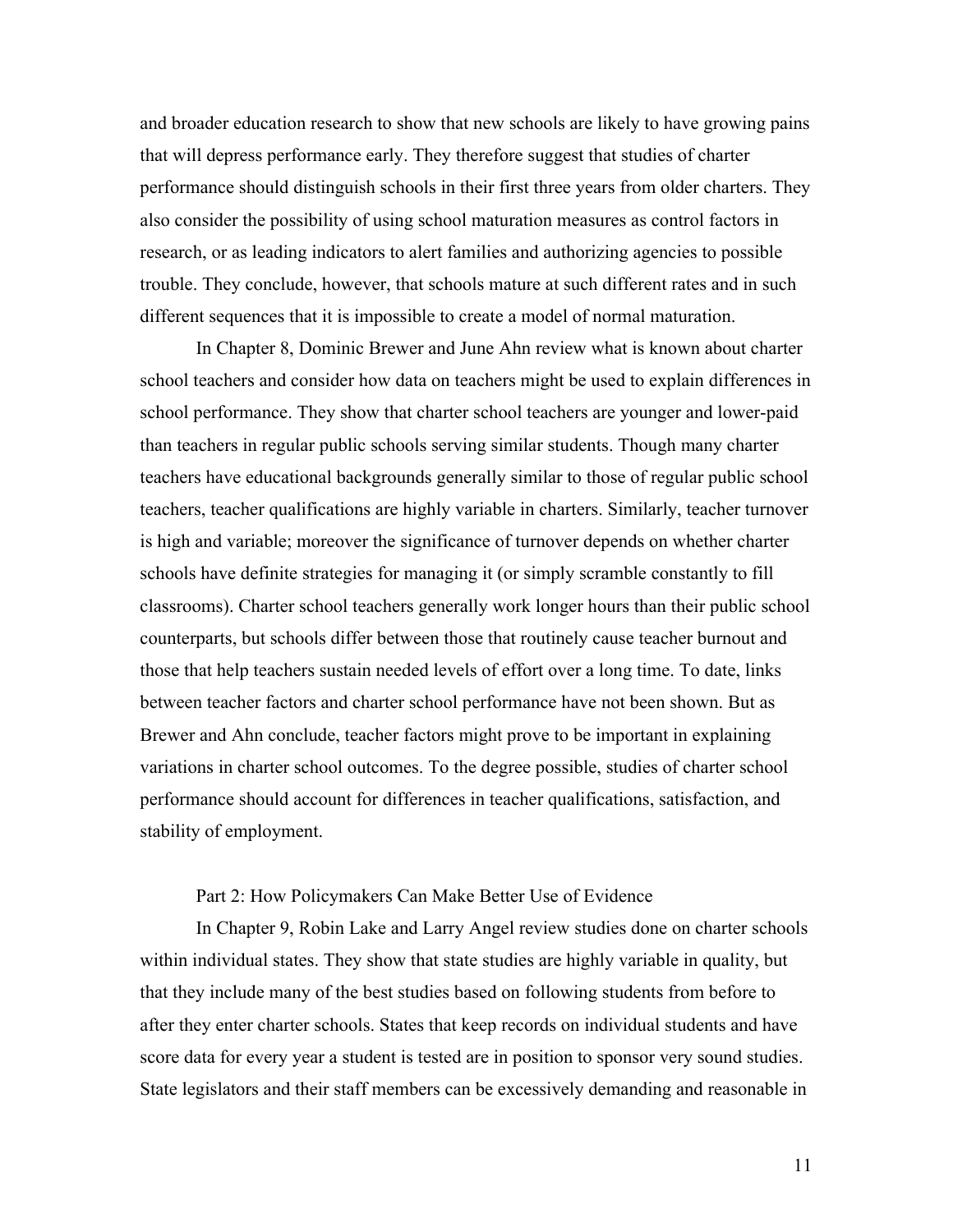turn. State legislation mandating charter studies can pose questions that cannot be answered given the low quality of data kept by their states; yet, officials generally know that definitive evidence about charter schools is not forthcoming soon. Angel and Lake suggest ways legislatures can both discipline their requests for results and upgrade the quality of date so that the answers they need will ultimately become available.

Jeffrey Henig examines controversies over the political uses of charter school research in Chapter 10 and draws lessons about how policy-makers might use better research as it becomes available. He provides both bad news and good news about the use of research results in policymaking. The bad news is that policymakers are not well equipped to tell the difference between strong and weak studies, especially of a relatively new phenomenon like charter schools, and that institutions that could help them interpret the existing research are not serving that function as well as they should.. Under such circumstances, elected officials are more likely to use studies to buttress pre-established positions than to weigh options. The good news is that the weight of research can accumulate over time, especially when the quality of studies increases and their results converge on key points. Henig concludes with recommendations to researchers who want their work used and trusted, emphasizing the need to frame the consequences of research modestly and to avoid oversimplification of findings in search of headlines.

In the final chapter 11, Julian Betts and Paul Hill distill lessons from the all the Consensus Panel's work. They suggest ways states and localities can improve the quality if data on which charter school studies are based and trace some of the ways charter school research influences policy. Consistent with Jeffrey Henig's conclusions, they find no hard link between research and public policy, though elected officials care enough about studies to fund them and to cite results in support of their positions. However, research results have powerful effects inside the charter school movement. Funders, school operators, and government authorizing agencies are using research aggressively, responding even to mixed study results with new quality standards for charter schools to meet. Finally, Betts and Hill note that charter school research is starting to influence the data kept on regular public schools and the ways individual schools are assessed. No Child Left Behind, for example, will require districts to measure and judge the performance of all their schools.

12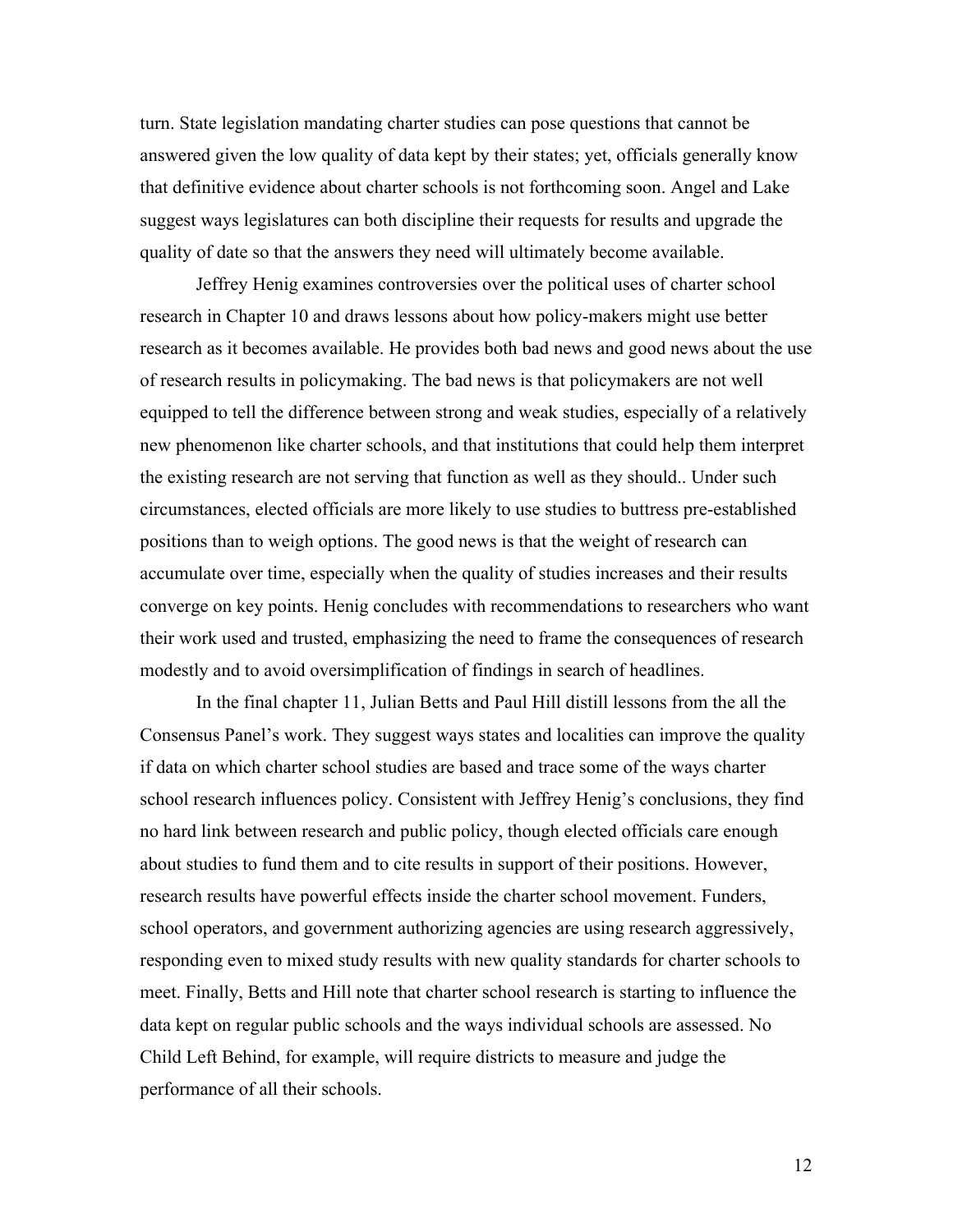The ultimate result, they argue, will be that all public schools will be assessed on the same student performance standards that now apply almost exclusively to charters. However, charter schools still face much more severe consequences for perceived failures than do traditional public schools. It is true that No Child Left Behind, with its stipulation that traditional public schools that repeatedly fail to make adequate yearly progress must be reconstituted, re-organized, or converted into charter schools, brings stronger accountability to non-charter schools. But even these interventions still pale compared to the power that a chartering authority, usually a school district, has to shut down a charter school completely simply by refusing to renew its charter.

Student achievement tests have been used for decades, and administrators and researchers have long claimed that they were evaluating school performance. However, until recently test scores had few real consequences. Public schools were not closed if their scores were low, or expanded or rewarded in any particular way if their scores were high. In the 1990s, standards-based reforms enacted by all but a few states adopted the rhetoric of performance–based accountability, but no state followed through completely. Now test scores can have real consequences, at least for charter schools. schools that admit students by choice.

Now that the stakes have been raised, data and methods that once looked acceptable prove inadequate. As the Consensus Panel has shown, the wrong data, or the right data used wrongly, can lead to unwarranted conclusions school success and failure. There are now real incentives for hard thinking and careful use of data. Charter school research has improved slowly but steadily over just the last five years, and it will continue improving.